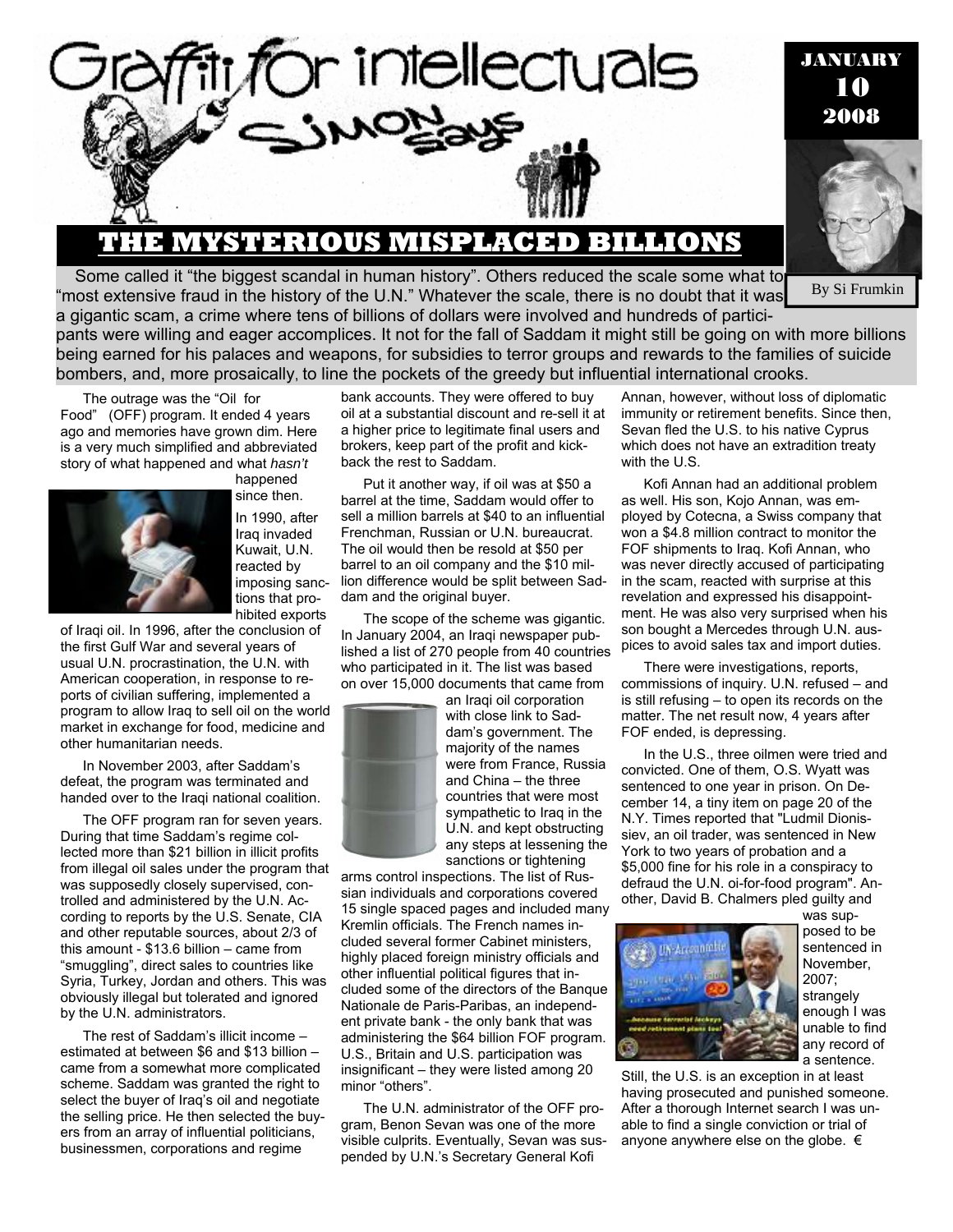## **Secular Europe or Religious America?**

**Dennis Prager responds to the Times' Roger Cohen 12/18/07**

Last week, New York *Times* columnist Roger Cohen wrote a column titled "Secular Europe's Merits,"<br>Last in which he explained why he prefers the secularism of Europe to the religiosity of America. To his credit (other New York *Times* columnists do not generally agree to debate anything they write -- Paul Krugman, for example, has refused to discuss his new book on liberalism with me), Cohen agreed to come on my show, and proved to be <sup>a</sup> charming guest.

A distinguished foreign correspondent for Reuters and the International Herald Tribune, Cohen nevertheless betrayed what I believe is endemic to those who favor Europe's secularism to America's religiosity -- emotion rather than reason. Here are some of the points from his opinion piece followed by my responses.

Cohen: *"The Continent has paid a heavy price in blood for religious fervor and decided* 

*some time ago, as a French king put it, that 'Paris is well worth a Mass.'"* 

There is no doubt that Western Europe abandoned religion and opted for secularism largely because of the blood spilled in religious wars, just as it abandoned nationalism



because of all the blood it spilled in the name of nationalism during World War I.

However, Cohen and others who argue for a secular society ignore the even heavier price in blood Europe has paid for secular fervor. Secular fervor, i.e., communism and Nazism, slaughtered, tortured and enslaved more people in 50 years than all Europe's religious wars did in the course of centuries.

This point is so obvious, and so devastating to the pro-secularists, that you wonder how they deal with it. But having debated secularists for decades, I predicted Cohen's response virtually word for word on my radio show the day before I spoke with him. He labeled communism and Nazism "religions."

This response completely avoids the issue. Communism and Nazism were indeed religion-like in their hold on people, but they were completely secular movements and doctrines. Moreover, communism was violently anti-religious, and Nazism affirmed pre-Christian -- what we tend to call "pagan" - values and beliefs.

In fact, the emergence of communism and Nazism in an increasingly secular Europe is one of the most powerful arguments for the need for Judeo-Christian religions. Europe's two secular totalitarian systems perfectly illustrate what G.K. Chesterton predicted a hundred years ago: "When people stop believing in God, they don't believe

in nothing -- they believe in anything."

Cohen: "*The U.S. culture wars have produced . . . 'the injection of religion into politics in a very overt way.'"* 

Cohen gives no examples, and though this charge is constantly repeated by many on the left, I have yet to figure out what exactly these critics mean. Do they mean, for example, that those who deem abortion immoral and wish to ban it (except to save the

mother's life or in the cases of incest or rape) have injected religion into politics? If so, why is this objectionable?

What are those who derive their values from religion supposed to do -- stay out of the political process? Are only those who derive their values from secular sources or their own hearts allowed to attempt to influence the political process? It seems that this is precisely what Cohen and other secularists argue. But they are not even consistent

here. I recall no secularist who protested that those, like the Rev. Martin Luther King, who used religion to fight for black equality "injected religion into politics in a very overt way."



The leftist argument against religious Americans' "injection of religion into politics" is merely its way of trying to keep only the secular and religious left in the political arena -- and the religious right, primarily evangelical Christians, out.

Cohen: "*Much too overt for Europeans, whose alarm at George W. Bush's presidency has been fed by his allusions to divine guidance -- 'the hand of a just and faithful God' in shaping events, or his trust in 'the ways of Providence.'"* 

Cohen and his fellow Europeans sound paranoid here. President Bush has invoked God less than most presidents in American history, and the examples Cohen offers are thoroughly innocuous.

Cohen: "*Such beliefs seem to remove decision-making from the realm of the rational at the very moment when the West's enemy acts in the name of fanatical theocracy."* 

At least in my lifetime, it is the secular left that has embraced far more irrationality than the religious right. It was people on the secular left, not anyone on the religious right, who found Marxism, one of the most irrational doctrines in history, rational. It was only on the secular left that people morally equated the United States and the Soviet Union. It was secular leftists, not religious Jews or Christians, who believed the irrational nonsense that men and women were basically the same.

It is overwhelmingly among the secular (and religious) left that people have bought into the myriad irrational hysterias of my lifetime -- without zero population growth humanity will begin to starve, huge mortality rates in America from heterosexual AIDS, mass death caused by secondhand smoke, and now destruction of the planet by maninduced global warming. It is extremely revealing that with regard to global warming scenarios of man-induced doom, the world's most powerful religious figure, Pope Benedict XVI, has just warned against accepting political dogma in the guise of science. We'll see who turns out to be more rational on this issue -- the secular left or the religious right. I bet everything on the religious.

There is no question but that most religious people have irrational religious views. However, as I wrote in my last column, theology and values are not the same. I am convinced that the human being is programmed to believe in the non-rational. The healthy



religious confine their irrationality to their theologies and are quite rational on social issues. On the other hand, vast numbers of secular people in the West have done the very opposite -- rejected irrational religiosity and affirmed irrational social beliefs.  $\bullet$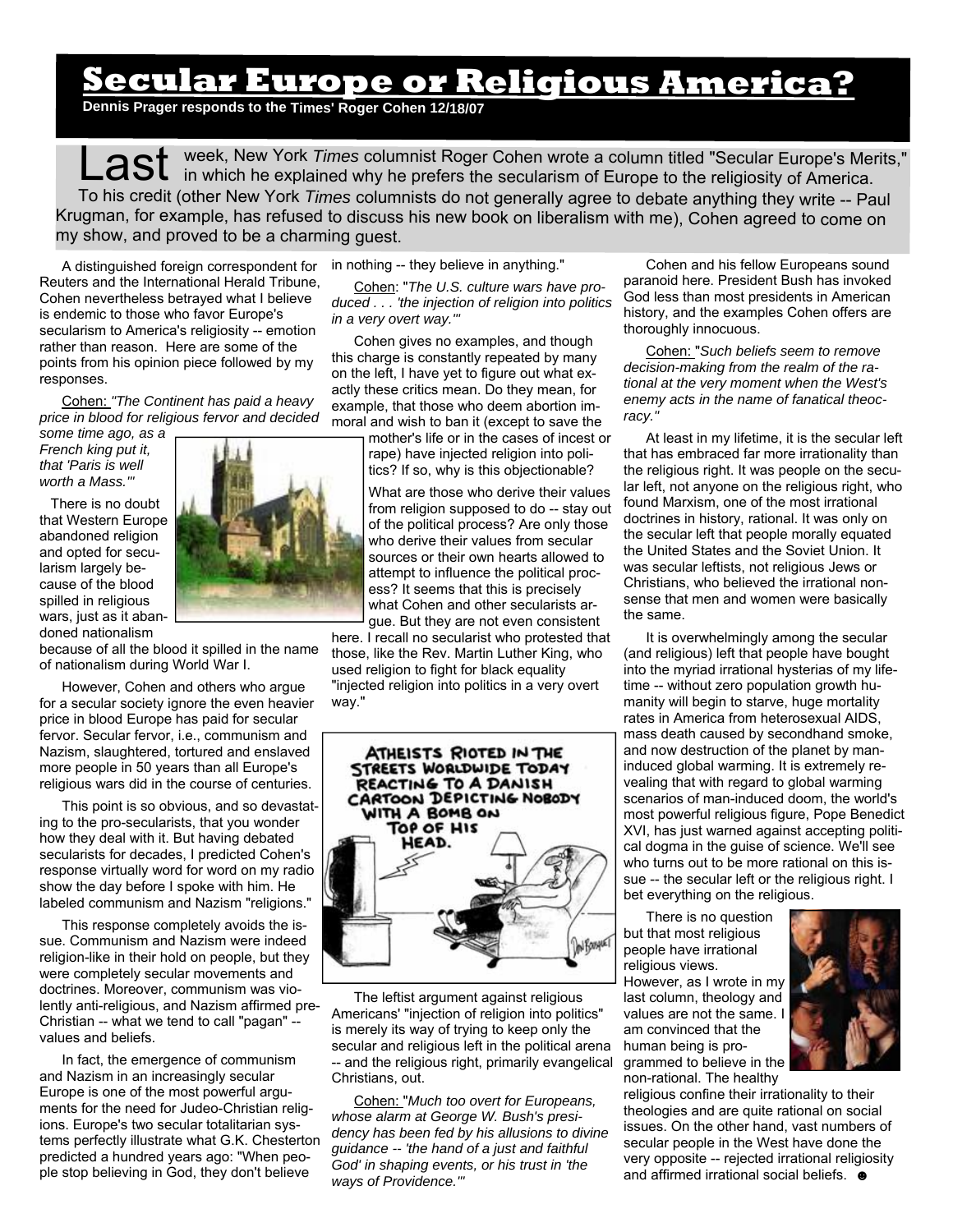## **Y THE NUMBERS** By Mark Steyn, December 17, 2007

This is the time of year, as Hillary Clinton once put it, when Christians celebrate "the birth of a home-<br>
IS is the time of year, as Hillary Clinton once put it, when Christians celebrate "the birth of a homeless child."

Just for the record, Jesus wasn't "homeless." He had a perfectly nice home back in Nazareth. But he happened to be born in Bethlehem. It was census time and Joseph was obliged to schlep halfway across the country to register in the town of his birth. Which is such an absurdly bureaucratic overregulatory cockamamie Big Government nightmare it's surely only a matter of time before Massachusets or California reintroduce it.

But the point is: the Christmas story isn't about affordable housing. Joseph and Mary couldn't get a hotel room: that's the only accommodation aspect of the event. Senator Clinton and Vice-President Gore are over-complicating things: December 25th is not the celebration of "a homeless child," but a child, period.

Just for a moment, let us take it as read, as Christopher Hitchens and Richard Dawkins and the other bestselling atheists insist, that what happened in Bethlehem two millennia is a lot of mumbo-jumbo. As I wrote a year ago, consider it not as an event but as a narrative: You want to launch a big new global movement from



scratch. So what do you use? The birth of a child. On the one hand, what could be more powerless than a newborn

babe? On the other, without a newborn babe, man is ultimately powerless. For, without new life, there can be no civilization, no society, no nothing. Even if it's superstitious mumbo-jumbo, the decision to root Christ's divinity in the miracle of His birth expresses a profound — and rational — truth about "eternal life" here on earth. Last year I wrote a book on demographic decline and became a big demography bore, and it's tempting just to do an annual December audit on the demographic weakness of what we used to call Christendom. Today, in the corporate headquarters of the Christian faith, Pope Benedict looks out of his window at a city where children's voices are rarer and rarer. Italy has one of the lowest birth rates in Europe. Go to a big rural family wedding: lots of aunts, uncles, gram'pas, gran'mas, but ever fewer bambinos. The International Herald Tribune this week carried the latest update on the remorseless geriatrification: On the Miss Italia beauty pageant, the median age of the co-hosts was 70; the country is second only to Sweden in the proportion of its population over 85, and has the fewest under 15. Etc.

So in post-Catholic Italy there is no miracle of a child this Christmas — unless you count the 70 percent of Italians between the ages of 20 and 30 who still live at home, the world's oldest teenagers still trudging up the stairs to the room they slept

in as a child even as they approach their fourth decade. That's worth bearing in mind if you're an American gal heading to Rome on vacation: When that cool 29-year old with the Mediterranean charm in the singles bar asks you back to his pad for a nightcap, it'll be his mom and dad's place.

I'm often told that my demographics-isdestiny argument is anachronistic: Countries needed manpower in the industrial age, when we worked in mills and factories. But now advanced societies are "knowledge economies," and they require fewer working stiffs. Oddly enough, the Lisbon Council's European Human Capital Index, released in October, thinks precisely the opposite — that the calamitous decline in population will prevent Eastern and Central Europe from being able to function as "innovation economies." A "knowledge economy" will be as smart as the brains it can call on.

Meanwhile, a few Europeans are still having children: The British government just announced that Mohammed is now the most popular boy's name in the United Kingdom. As I say, the above demographic audit has become something of an annual tradition in this space. But here's something new that took hold in the year 2007: a radical anti-humanism, long present just below the surface, bobbed up and became explicit and respectable. In Britain, the Optimum Population Trust said that "the biggest cause of climate change is climate changers — in other words, human beings," and Professor John Guillebaud called on Britons to voluntarily reduce the number of children they have. Last week, in The Medical Journal Of Australia, Barry Walters went further: To hell with this wimp-o pantywaist "voluntary" childreduction. Professor Walters wants a "carbon tax" on babies, with, conversely, "carbon credits" for those who undergo sterilization procedures. So that'd be great news for the female eco-activists recently profiled in London's Daily Mail boasting about how they'd had their tubes tied and babies aborted in order to save the planet. "Every person who is born," says Toni Vernelli, "produces more rubbish, more pollution, more greenhouse gases, and adds to the problem of overpopulation." We are the pollution, and sterilization is the solution. The best way to bequeath a more sustainable environment to our children is not to have any.

What's the "pro-choice" line? "Every child should be wanted"? Not anymore.

The progressive position has subtly evolved: Every child should be unwanted.

By the way, if you're looking for some last-minute stocking stuffers, Oxford University Press has published a book by Professor David Benatar of the University of Cape Town called Better Never To Have Been: The Harm Of Coming Into Existence. The author "argues for the 'anti-natal' view — that it is always wrong to have children… Anti-natalism also implies that it would be better if humanity became extinct." As does Alan Weisman's The World Without Us — which Publishers Weekly hails as "an enthralling tour of the world… anticipating, often poetically, what a planet without us would be like." It's a good thing it "anticipates" it poetically, because, once it happens, there will be no more poetry. Lest you think the above are "extremists," consider how deeply invested the "mainstream" is in a total fiction. At the recent climate jamboree in Bali, the Reverend Al Gore told the assembled faithful: "My own country the United States is principally responsible for obstructing progress here." Really? The American Thinker's website ran the numbers. In the seven years between the signing of Kyoto in 1997 and 2004, here's what happened:

**Emissions worldwide increased 18.0%.** 

**sions from countries that signed the treaty increased 21.1%.** 

**sions** 



**increased 10.0%.** 

**Emissions from the U.S. increased 6.6%.** 

It's hard not to conclude a form of mental illness has gripped the world's elites. If you're one of that dwindling band of westerners who'll be celebrating the birth of a child, "homeless" or otherwise, next week, make the most of it. A year or two on, and the eco-professors will propose banning nativity scenes because they set a bad example.